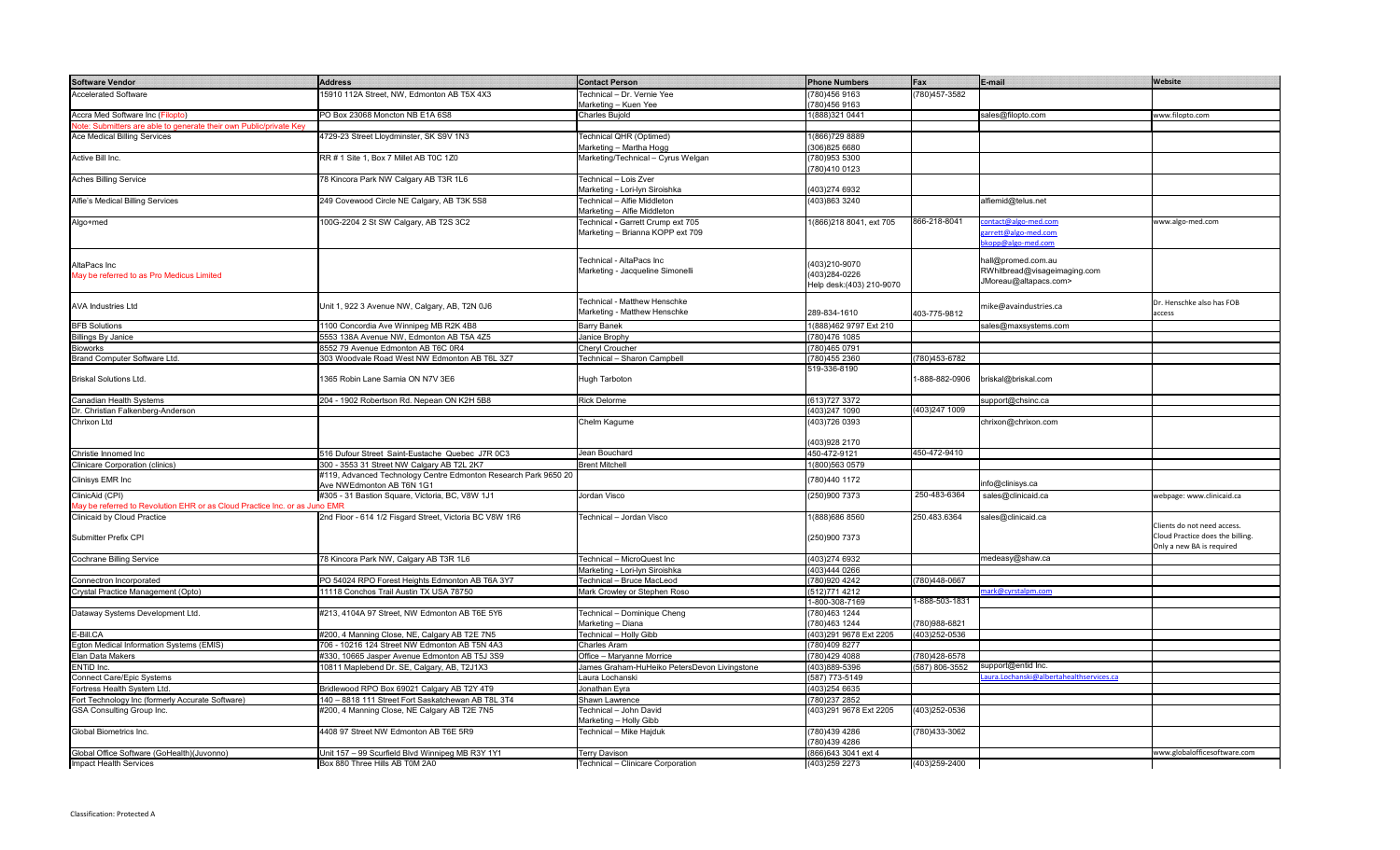| <b>Software Vendor</b>                                                                                                                                                                                                                                                                                                                                                                | <b>Address</b>                                                   | <b>Contact Person</b>                                     | <b>Phone Numbers</b>                | <b>IFax</b>       | E-mail                              | <b>Website</b>          |
|---------------------------------------------------------------------------------------------------------------------------------------------------------------------------------------------------------------------------------------------------------------------------------------------------------------------------------------------------------------------------------------|------------------------------------------------------------------|-----------------------------------------------------------|-------------------------------------|-------------------|-------------------------------------|-------------------------|
|                                                                                                                                                                                                                                                                                                                                                                                       |                                                                  | Marketing - Dea Unger                                     | (403)332 2495                       |                   |                                     |                         |
| Input Health (Telus) send email to Dan Maurice                                                                                                                                                                                                                                                                                                                                        |                                                                  |                                                           |                                     |                   |                                     |                         |
| Intelerad Medical Systems (purchased UNICUS)                                                                                                                                                                                                                                                                                                                                          |                                                                  | <b>Todd Davis</b>                                         | (514) 931 6222 x7600                | (403)-452-7702    | pport@intelerad.com                 | tmdavis@intelerad.com   |
| <b>Jakemar Submissions</b>                                                                                                                                                                                                                                                                                                                                                            | 4115 134 Ave NW Edmonton AB T5A 2T2                              | Technical – Briskal Solutions<br>Marketing - Marion Clark | (780) 456 7681                      |                   |                                     |                         |
| Jetlyt Corp. (formerly Shape MD)                                                                                                                                                                                                                                                                                                                                                      | 852 119 Street Edmonton AB T6W 0J1                               | Kevin Morris, Ophelia Yeung                               | (780)988 0787                       |                   |                                     |                         |
| Jonoke Software Development Inc.                                                                                                                                                                                                                                                                                                                                                      | 3450 - 78 Avenue Edmonton AB T6B 2X9                             | Technical - Jody Bevan                                    | (780)424 6644                       | (780)448-3741     |                                     |                         |
| Recently bought out by QHR                                                                                                                                                                                                                                                                                                                                                            |                                                                  | Marketing - Ruth Laseu                                    | (780) 448 3647                      |                   |                                     |                         |
| Kim's Medical Billing                                                                                                                                                                                                                                                                                                                                                                 | 0 Edgebrook Heights NW Calgary AB T3A 5M5                        | Marketing - Kim Chang                                     | (403)291 9170                       | (403)691-3788     |                                     |                         |
|                                                                                                                                                                                                                                                                                                                                                                                       |                                                                  | Technical - Ji-Wui Chang                                  |                                     |                   |                                     |                         |
| Konica Minolta Healthcare Americas                                                                                                                                                                                                                                                                                                                                                    | 411 Newark Pompton Turnpike, Wayne NJ, 07470                     | <b>Technical - Tim Kearns</b>                             | 857-321-0522                        | 973-633-0562      | im.kearns@konicaminolta.com         |                         |
| <b>LIT Systems</b>                                                                                                                                                                                                                                                                                                                                                                    | 20 Leonard Crescent Red Deer AB T4R 3B4                          | <b>Technical - Corrie Peters</b>                          | (403) 755 1939                      |                   |                                     |                         |
| Logic Resources                                                                                                                                                                                                                                                                                                                                                                       | PO Box 51057 RPO Beddington, Calgary AB T3K 3V9                  | Raj Greywal                                               | (403) 275 8939                      | (403) 275-7908    |                                     |                         |
| Maya Database Internet Applications (Clinisol Software)                                                                                                                                                                                                                                                                                                                               | 116 Inglewood Cove SE, Calgary AB T2G 5K3                        | Marketing - Bruno Romero                                  | (403) 263 4848                      | (403)263-9876     |                                     |                         |
|                                                                                                                                                                                                                                                                                                                                                                                       |                                                                  | Technical - Bruno Romero                                  |                                     |                   |                                     |                         |
| <b>Mbpros</b>                                                                                                                                                                                                                                                                                                                                                                         | 227 Harrison Drive Edmonton AB T5A 2X5                           | Vanessa William                                           | 780-447-1025                        | 780-452-3145      | nbpros@hotmail.com                  |                         |
| <b>ME Data Services</b>                                                                                                                                                                                                                                                                                                                                                               | 252 Westchester Way Chestermere AB T1X 1E2                       | Mona or Eric Otto                                         | (403)803 9893                       |                   |                                     |                         |
| <b>Med Easy Medical Billing</b>                                                                                                                                                                                                                                                                                                                                                       | 78 Kincora Park, NW Calgary AB T3R 1L6                           | Technical - Lois Zver                                     | (403) 274 6932                      |                   |                                     |                         |
|                                                                                                                                                                                                                                                                                                                                                                                       |                                                                  | Marketing - Lori-lyn Siroishka                            |                                     |                   |                                     |                         |
| <b>Medical Billing Solutions</b>                                                                                                                                                                                                                                                                                                                                                      | 821 Ormsby Close NW Edmonton AB T5T 5P3                          | Technical - Linda Curley                                  | (780)908 9143                       | (780)487-0446     |                                     |                         |
| Medi-Com Consulting Inc.                                                                                                                                                                                                                                                                                                                                                              | P.O. Box 75092 Cambrian, Calgary AB T2K 6J8                      | Technical - Shelley Lausten                               | (403)875 9846                       | (403)851-0022     |                                     |                         |
|                                                                                                                                                                                                                                                                                                                                                                                       |                                                                  | Marketing - Shelley Laustsen                              | (403)851 0022                       |                   |                                     |                         |
| <b>MedTech Corporation</b>                                                                                                                                                                                                                                                                                                                                                            | 150 - 6025 11 Street, SE Calgary AB T2H 2Z2                      | Technical - Tony Liblong                                  | 403)777 5225                        | (403) 777-5257    |                                     |                         |
|                                                                                                                                                                                                                                                                                                                                                                                       |                                                                  | Marketing - Ron McCallum                                  | (403)777 5225                       |                   |                                     |                         |
| <b>Megalith Solutions</b>                                                                                                                                                                                                                                                                                                                                                             | 11725 71A Avenue Edmonton AB T5G 2W5                             | <b>Gunther Trageser</b>                                   | (780) 436 9314                      | (780)436-1324     |                                     |                         |
| MicroQuest Inc. (Software Healthquest)                                                                                                                                                                                                                                                                                                                                                | 4408 94 Street, NW Edmonton AB T6E 6T7                           | Technical – Mike Barth                                    | (780)438 3762                       | (780)434-6018     | ales@microquest.ca                  |                         |
| Clients are to email company, as they will set them up                                                                                                                                                                                                                                                                                                                                |                                                                  | Marketing - Mike Barth                                    | (780)438 3762                       |                   |                                     |                         |
| <b>MMS Medical Management Services</b>                                                                                                                                                                                                                                                                                                                                                | #10, 1915 32 Avenue, NE Calgary AB T2E 7C8                       | Technical - Terry Myers                                   | (403) 274 2293                      | (403) 274-6315    |                                     |                         |
| NOTE: a/ka EZ Billing Calgary (MMS)                                                                                                                                                                                                                                                                                                                                                   |                                                                  | Marketing - Guy Delongchamp                               | (403) 274 2293                      |                   |                                     |                         |
|                                                                                                                                                                                                                                                                                                                                                                                       |                                                                  | 2015/04/15: confirmed with Michael Coombe (ext#233)       |                                     |                   | mike.coombe@mmsmed.com              |                         |
| <b>MMS Medical Management Services</b>                                                                                                                                                                                                                                                                                                                                                | 109 - 10471 178 Street NW Edmonton AB T5S 1R5                    | <b>Technical - Terry Myers</b>                            | (403)274 2293                       | (780)450-3714     |                                     |                         |
|                                                                                                                                                                                                                                                                                                                                                                                       |                                                                  | Marketing - Guy Delongchamp                               | (780)463 (403)7                     |                   |                                     |                         |
| <b>MRX Solutions Corp</b>                                                                                                                                                                                                                                                                                                                                                             | 103 - 470 Kingsway Ave Vancouver BC V5T 5J9                      | Sava Jurisic                                              | (604)960 0023                       |                   |                                     | www.mrxsolutions.com    |
| MSF Computing Inc (opto, also knows as I-File)                                                                                                                                                                                                                                                                                                                                        | 2-1355 Wilson Avenue Toronto ON M3M 1H7                          | <b>Scott Farley</b>                                       | (519)749 0374                       |                   | nfo@msfci.com                       |                         |
| My Vision Express (Insight Software LLC or Eye Care Leaders)                                                                                                                                                                                                                                                                                                                          | 3050 Universal Boulevard Suite 120 Weston, FL 33331 USA          | Vipul Katyal                                              | 1(877) 882 7455                     | 877-882-0329      | sales@myvisionexpress.com           | www.MyVisionExpress.com |
| <b>National Medical Solutions</b>                                                                                                                                                                                                                                                                                                                                                     | 210 - 1632 Dickson Road Kelowna BC V1Y 7T2                       | Technical – Sean Murphy                                   | (250)979 1720                       | 866-421-9332      |                                     |                         |
|                                                                                                                                                                                                                                                                                                                                                                                       |                                                                  | Marketing - Aleisha Bracken                               | (866) 729 8889                      |                   |                                     |                         |
| <b>NexTech Systems Inc</b>                                                                                                                                                                                                                                                                                                                                                            | 350-5550 W Executive Dr Tampa FL, USA                            | Melissa Allen                                             | 1(866) 654 4396                     |                   |                                     |                         |
|                                                                                                                                                                                                                                                                                                                                                                                       |                                                                  |                                                           |                                     |                   |                                     |                         |
| Nightingale Informatix Corp.                                                                                                                                                                                                                                                                                                                                                          | 100 - 3762 14 Avenue Markham ON L3R 0G7                          | Marketing - Alia Mourtada                                 | (905)415 1002 Ext 2112              | $(905)415-8(780)$ |                                     |                         |
|                                                                                                                                                                                                                                                                                                                                                                                       |                                                                  | <b>Technical - Jeff Arsenault</b><br>Janet Johnson        | (905)415 1002 Ext 2114              | 604-432-7933      |                                     |                         |
| Ocuco Canada Inc. (Acuitas software)                                                                                                                                                                                                                                                                                                                                                  | Suite 2300 Bentall 5 Box 30 Burrard Street Vancouver, BC V6C 2B5 |                                                           | (604) 683 2202                      |                   |                                     |                         |
|                                                                                                                                                                                                                                                                                                                                                                                       |                                                                  | Nathalie Malartre/Frederic Boivir                         | 1(813)333 2115                      |                   |                                     |                         |
| Optometric Services Inc (opto)Optosys                                                                                                                                                                                                                                                                                                                                                 |                                                                  |                                                           | 1(514) 762 2020                     | 1-888-716-2011    |                                     | www.opto.com            |
| Pariscribe                                                                                                                                                                                                                                                                                                                                                                            | 25 Saywell Ave Toronto ON M3J 0G2                                |                                                           | 1(855) 783 6771                     |                   | Manny.Abraham@pariscribe.com        |                         |
|                                                                                                                                                                                                                                                                                                                                                                                       |                                                                  |                                                           |                                     |                   | Dejan.Dimitrijevic@pariscribe.com   |                         |
| <b>Physicians Billing Services</b>                                                                                                                                                                                                                                                                                                                                                    | 15 Garland Crescent Sherwood Park AB T8A 2P3                     | Office - Cheryl                                           | (780)472 5465                       |                   |                                     |                         |
|                                                                                                                                                                                                                                                                                                                                                                                       |                                                                  |                                                           |                                     |                   |                                     |                         |
|                                                                                                                                                                                                                                                                                                                                                                                       |                                                                  | Office - Anita                                            | (780)416 1094                       |                   |                                     |                         |
|                                                                                                                                                                                                                                                                                                                                                                                       |                                                                  | Technical - Gunther Trageser                              | (780)448 3716                       |                   |                                     |                         |
|                                                                                                                                                                                                                                                                                                                                                                                       | See Telus below                                                  |                                                           |                                     |                   |                                     |                         |
|                                                                                                                                                                                                                                                                                                                                                                                       | 600 - 438 - 11 Avenue Calgary AB T2G 0Y4                         | uke Rudmik                                                | 403-837-5853                        | 403-210-8435      | <u>uke@innerme.io</u>               |                         |
|                                                                                                                                                                                                                                                                                                                                                                                       | 200 Quikcard Ctr 17010 103 Avenue Edmonton AB T5S 1K7            | Technical - Joyce Sinclaire (Manager)                     | (780)702 3425                       | (780) 426-7581    |                                     |                         |
|                                                                                                                                                                                                                                                                                                                                                                                       |                                                                  | Marketing - Lyle Best (President)                         | (780)702 3425                       |                   |                                     |                         |
|                                                                                                                                                                                                                                                                                                                                                                                       | 300-1620 Dickson Avenue Kelowna BC V1Y 9Y2                       | <b>Mike Checkley</b>                                      | 1(866)729 8889                      | 866-421-9332      | accuro@ghrtech.com                  |                         |
|                                                                                                                                                                                                                                                                                                                                                                                       |                                                                  | <b>Brian Ellis</b>                                        |                                     |                   | optdev@optimedsoftware.com          |                         |
|                                                                                                                                                                                                                                                                                                                                                                                       |                                                                  | <b>Claire Blaker</b>                                      |                                     |                   | accuro@optimedsoftware.com          |                         |
|                                                                                                                                                                                                                                                                                                                                                                                       |                                                                  |                                                           |                                     |                   | QHR_Technologies_Inc@mail.vresp.com |                         |
|                                                                                                                                                                                                                                                                                                                                                                                       |                                                                  |                                                           | QHR Technologies Inc@mail.vresp.com |                   | emrdev@ghrtechnologies.com          |                         |
|                                                                                                                                                                                                                                                                                                                                                                                       | 400 - 112 West Hastings Street                                   | Diana Pappas                                              | 800-556-5250                        |                   | ello@dr-bill.ca                     | diana@dr-bill.ca        |
|                                                                                                                                                                                                                                                                                                                                                                                       | Vancouver, BC V6B 1G8                                            | <b>Milad Mesbah</b>                                       | 604-364-6065                        |                   | hilad@dr-bill.ca                    |                         |
|                                                                                                                                                                                                                                                                                                                                                                                       | 243 Cove Drive, Chestemere AB, T1X 1E5                           | <b>Graham Houston</b>                                     | 403-969-1615                        |                   |                                     | houston.gi@gmail.com    |
| Practice Solutions (bought out/taken over by Telus)<br>Promera Inc<br><b>Quikcard Solutions Inc.</b><br><b>QHR Technologies Inc (Acurro)</b><br>(SFTP Connection)<br><b>Formerly Optimed Software Inc</b><br>Recently took over Jonoke software<br><b>RBC Medical Billing Inc.</b><br>(Formely -Grouse Software Labs Inc or (Dr. Bill)<br><b>Remedy Applications</b><br>ResolvMD Inc. | 520 - 3 Ave Ste 1900, Calgary, AB, T2P0R3                        | Ryan Allen                                                | 403-200-2248                        |                   | yan@resolvmd.com                    | dohertywa@gmail.com     |